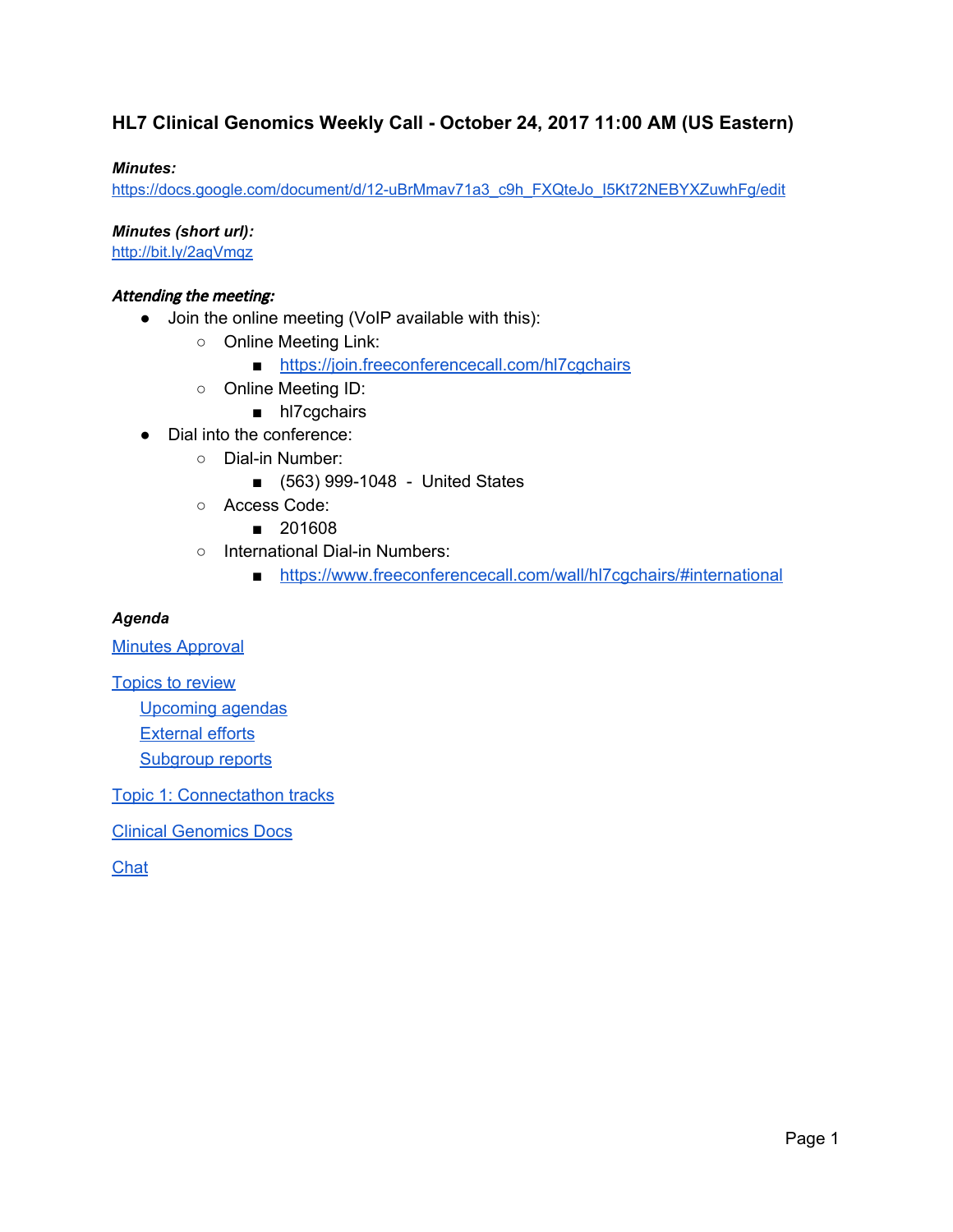#### *Attendees*

- 1. Bob Milius NMDP/CIBMTR [bmilius@nmdp.org](mailto:bmilius@nmdp.org)
- 2. JD Nolen Children's Mercy Hospital [jlnolen@cmh.edu](mailto:jlnolen@cmh.edu)
- 3. Amnon Shabo (Shvo) Philips [amnon.shvo@gmail.com](mailto:amnon.shvo@gmail.com)
- 4. Bob Freimuth Mayo Clinic freimuth.robert@mayo.edu
- 5. Bob Dolin Elimu [bdolin@elimu.io](mailto:bdolin@elimu.io)
- 6. Joseph Kane Epic *[jkane@epic.com](mailto:jkane@epic.com)*
- 7. Amnon Ptashek Edico Genome [genptashek@gmail.com](mailto:genptashek@gmail.com)
- 8. Kevin Ehlers Bloodcenter of Wisconsin [kevin.ehlers@bcw.edu](mailto:kevin.ehlers@bcw.edu)
- 9. Kevin Power Cerner [kpower@cerner.com](mailto:kpower@cerner.com)
- 10. Dorina Bratfalean- [dbratfalean.external@cdisc.org](mailto:dbratfalean.external@cdisc.org)
- 11. Alex Mankovich Philips [alex.mankovich@philips.com](mailto:alex.mankovich@philips.com)
- 12. Joel Schneider NMDP [jschneid@nmdp.org](mailto:jschneid@nmdp.org)
- 13. David Poloway BCH [dwpoloway@gmail.com](mailto:dwpoloway@gmail.com)
- 14. Xin Liu BCH [xinliu215@gmai.com](mailto:xinliu215@gmai.com)
- 15. Grant Wood grant.wood@imail.org
- 16. Fan Lin Xiamen University of China [fanatxmu@gmail.com](mailto:fanatxmu@gmail.com)
- 17. Bret Heale Intermountain Healthcare [bheale@gmail.com](mailto:bheale@gmail.com)
- 18. Ling Teng Boston Childrens Hospital -tenglingling@gmail.com
- 19. Elizabeth Newton Kaiser Permanente [elizabeth.h.newton@kp.org](mailto:elizabeth.h.newton@kp.org)
- 20. Shennon Lu NLM [shennon.lu@nih.gov](mailto:shennon.lu@nih.gov)
- 21. Clem McDonald NLM [clemmcdonald@mail.nih.gov](mailto:clemmcdonald@mail.nih.gov)

22.

<span id="page-1-0"></span>Presiding Chair: Bob Milius

## Minutes Approval

- Oct 17
	- [http://wiki.hl7.org/index.php?title=File:HL7\\_CG\\_20171017.pdf](http://wiki.hl7.org/index.php?title=File:HL7_CG_20171017.pdf)
	- motion/2nd to accept minutes Bob F/Bob D
	- discussion Xin asks about process for motion for publishing Lloyds/Clem's model - see Xin's motion below
	- abstain Xin Liu, David Poloway, Fan Lin, Ling Teng
	- $\circ$  nay 0
	- yea 12
	- result motions passes
- Xin Liu motion previous vote should be rescinded because Lloyd & Clem's IG should not be published without further discussion and vote in the FHIR subgroup. LINK: <http://build.fhir.org/ig/HL7/genomics2/index.html>
	- motion/2nd Xin Liu/Fan Lin
	- discussion:
		- Bob D model should be published to examine and test the model
		- Xin Liu motion should have been voted within the subgroup
		- Clem it was voted in the subgroup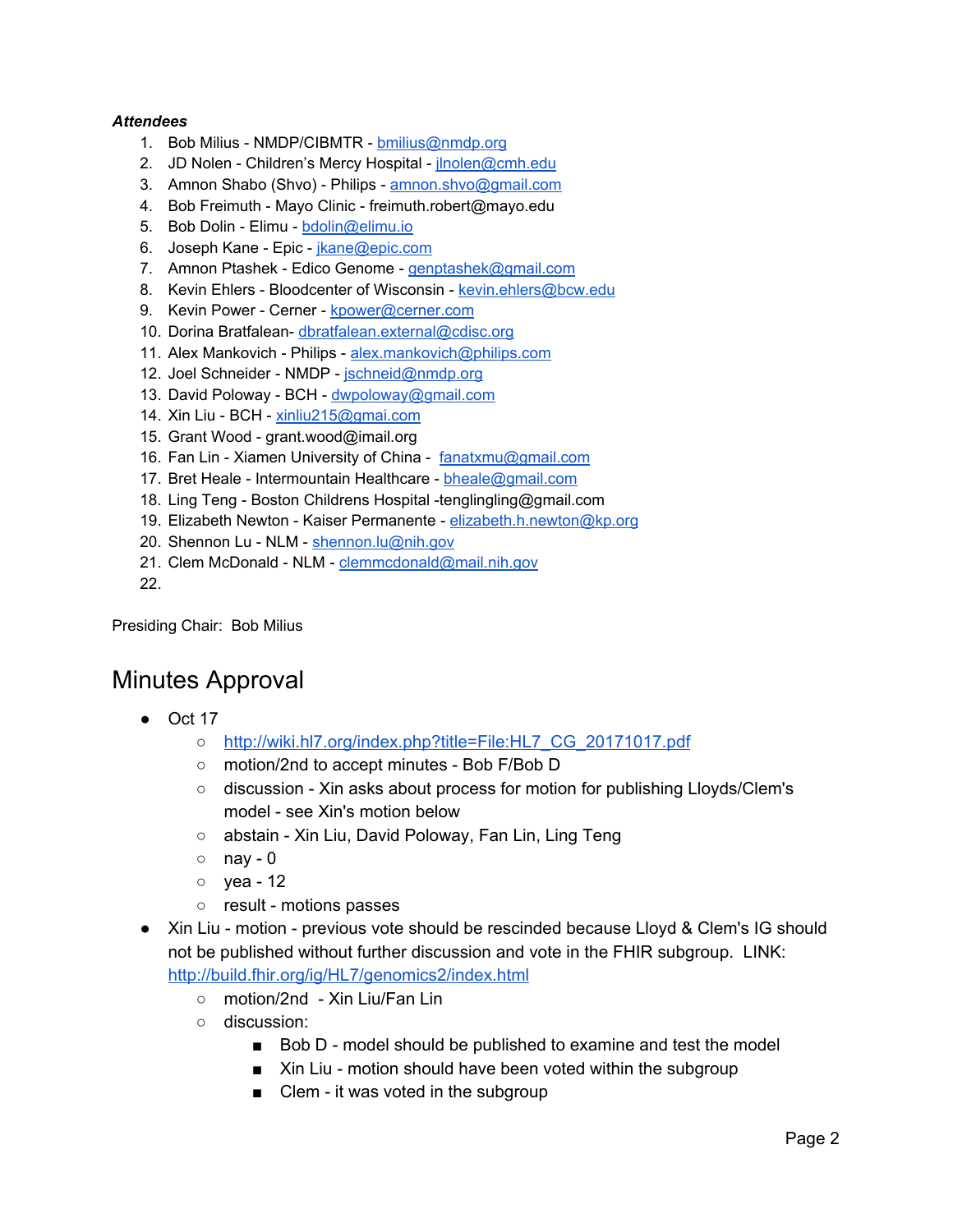- Bret yes that's my recollection
- Bob M It may have been discussed in FHIR subgroup, but it's possible we didn't actually vote in the subgroup.
- Clem we talked about have alternatives published, Lloyd said he would work with Xin to publish a common alternative document
- Bob M We'll have to look at minutes
- Kevin looked at FHIR subgroup minutes, it was discussed, but no vote in subgroup.
- Bob M this vote is not only about the IG, but also about precedent for process. We should acknowledge the de facto process. We should also articulate it, and codify how subgroups interact with larger group. We've discussed it, but never put it down in the DMP.
- abstain Grant Wood, JD Nolen, Alex Mankovich, (the following did not respond when asked: Kevin Ehlers, Elizabeth Newton, Dorina Bratfalean, Amnon Ptashek, Amnon Shvo)
- nay Clem McDonald, Shennon Lu, Bob Freimuth, Bret Heale, Bob Dolin, Joseph Kane, Kevin Power, Joel Schneider (8)
- yea Xin Liu, Fan Lin, Ling Teng, David Poloway (4)
- $\circ$  motion did not pass needs 8 to rescind (66% majority to rescind previous motion)
- Clem we should make sure discussion doesn't end, and Lloyd and Xin should work together to make a common model.

# <span id="page-2-0"></span>Topics to review

### <span id="page-2-1"></span>Upcoming agendas

| Date   | Co-Chair       | <b>Important Dates / Topics</b>                                                                                                                                                                                      |
|--------|----------------|----------------------------------------------------------------------------------------------------------------------------------------------------------------------------------------------------------------------|
| Sep 19 | <b>NO CALL</b> | 2017-09-24: Deadline to submit new project scope statements with<br>deliverables in the Jan18 ballot cycle to dhamill@hl7.org                                                                                        |
|        |                | NO CALL                                                                                                                                                                                                              |
|        | <b>Bob M</b>   | 2017-09-29: Deadline to request meeting space at the 2018Jan WGM<br>(WG Health metric)<br>2017-09-29: Deadline to post your minutes from the San Diego WGM (WG<br>Health metric)<br><b>DAM Clinical Genomics NIB</b> |
| ⊖et⊖   | <u>Kevin</u>   | NO CALL                                                                                                                                                                                                              |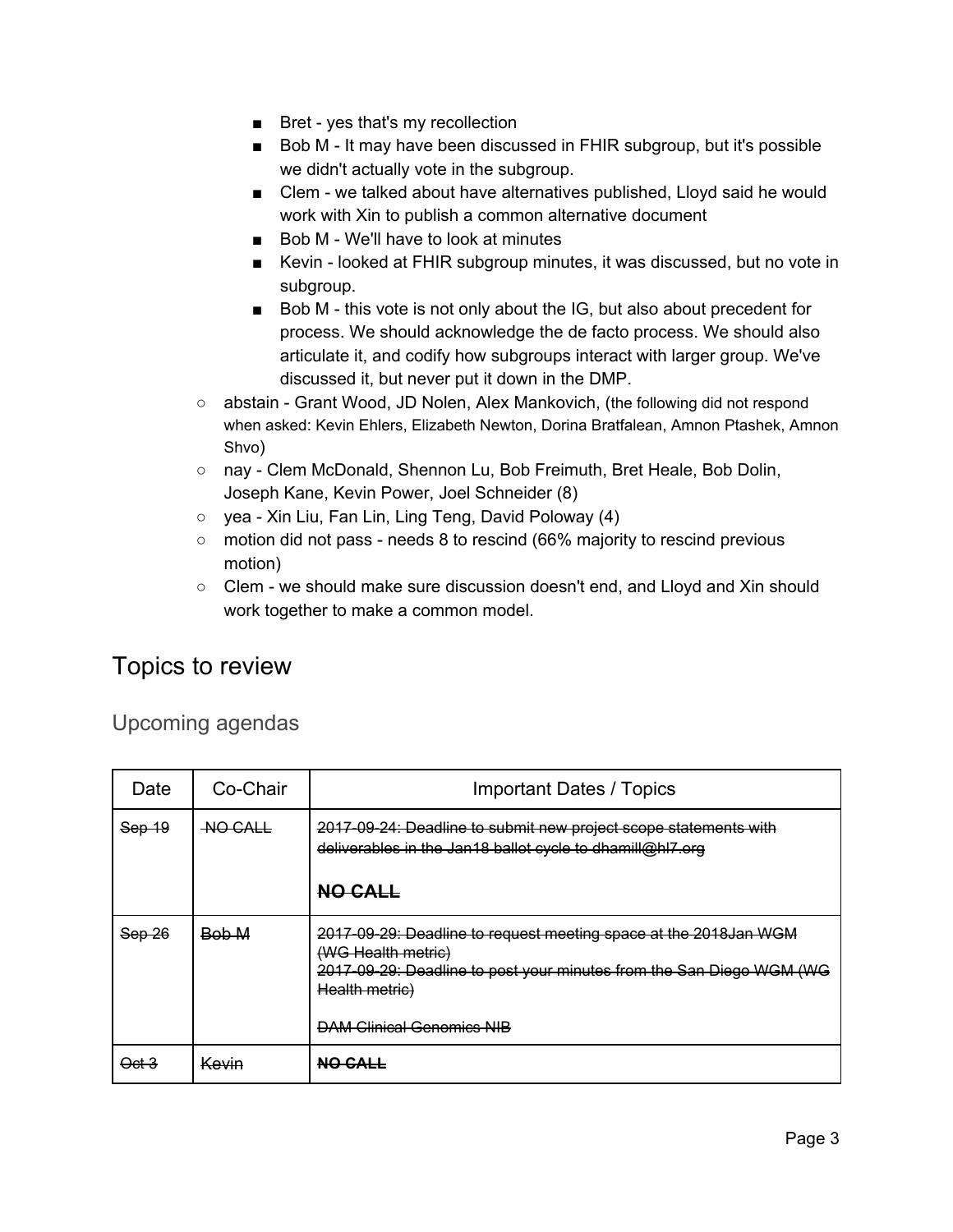| Oct 10           | Bob M            | <b>NO CALL</b>                                                                                                                                                                                                                                                                                                                                        |
|------------------|------------------|-------------------------------------------------------------------------------------------------------------------------------------------------------------------------------------------------------------------------------------------------------------------------------------------------------------------------------------------------------|
| Oct 17           | Kevin            |                                                                                                                                                                                                                                                                                                                                                       |
| Oct 24           | Bob M            | 2017-10-27: Deadline to notify HQ of additions/changes/corrections to<br>co-chair openings                                                                                                                                                                                                                                                            |
| Oct 31           | Kevin            | 2017-11-01: FHIR Connectathon Track submissions due<br>2017-11-01: Co-Chair call for nominations opens<br>2017-11-03: Initial Harmonization proposals due                                                                                                                                                                                             |
| Nov 7            | Kevin            | 2017-11-12: Deadline to submit the online Notification of Intent to Ballot                                                                                                                                                                                                                                                                            |
| <b>Nov 14</b>    | Bob <sub>F</sub> | (BobM is away)                                                                                                                                                                                                                                                                                                                                        |
| <b>Nov 21</b>    | Kevin            | (BobM is away)                                                                                                                                                                                                                                                                                                                                        |
| <b>Nov 28</b>    | Bob M            | 2017-11-24: Final Harmonization proposals due<br>2017-11-26: Initial ballot content deadline                                                                                                                                                                                                                                                          |
| Dec <sub>5</sub> |                  | 2017-11-29: Harmonization Conference Call (WG Health metric:<br>participation in the call or notifying the harmonization listserve that your<br>WG has reviewed with no changes)<br>2017-12-01: Co-Chair Nominations Close at 5:00 pm Eastern<br>2017-12-03: Reconciliation of previous ballots must be completed and<br>posted to the ballot website |
| Dec 12           |                  |                                                                                                                                                                                                                                                                                                                                                       |
| Dec 19           |                  | 2017-12-15: Co-Chair election statements due to HQ<br>2017-12-17: Final content deadline                                                                                                                                                                                                                                                              |
| Dec 26           |                  | 2017-12-22: Provisional ballot opening                                                                                                                                                                                                                                                                                                                |
| Jan 2            |                  |                                                                                                                                                                                                                                                                                                                                                       |
| Jan 9            |                  | 2017-01-08: Deadline to post your WGM agenda on the WGM information<br>page (WG Health metric)                                                                                                                                                                                                                                                        |
| <b>Jan 16</b>    |                  |                                                                                                                                                                                                                                                                                                                                                       |
| <b>Jan 23</b>    |                  |                                                                                                                                                                                                                                                                                                                                                       |

### Jan 27 - Feb 2: January 2018 Working Group Meeting (New Orleans, LA USA)

### <span id="page-3-0"></span>External efforts

- GA4GH
	- nothing new
- National Academies
	- On-going discussion around CG becoming the temporary/permanent home for DIGITiZe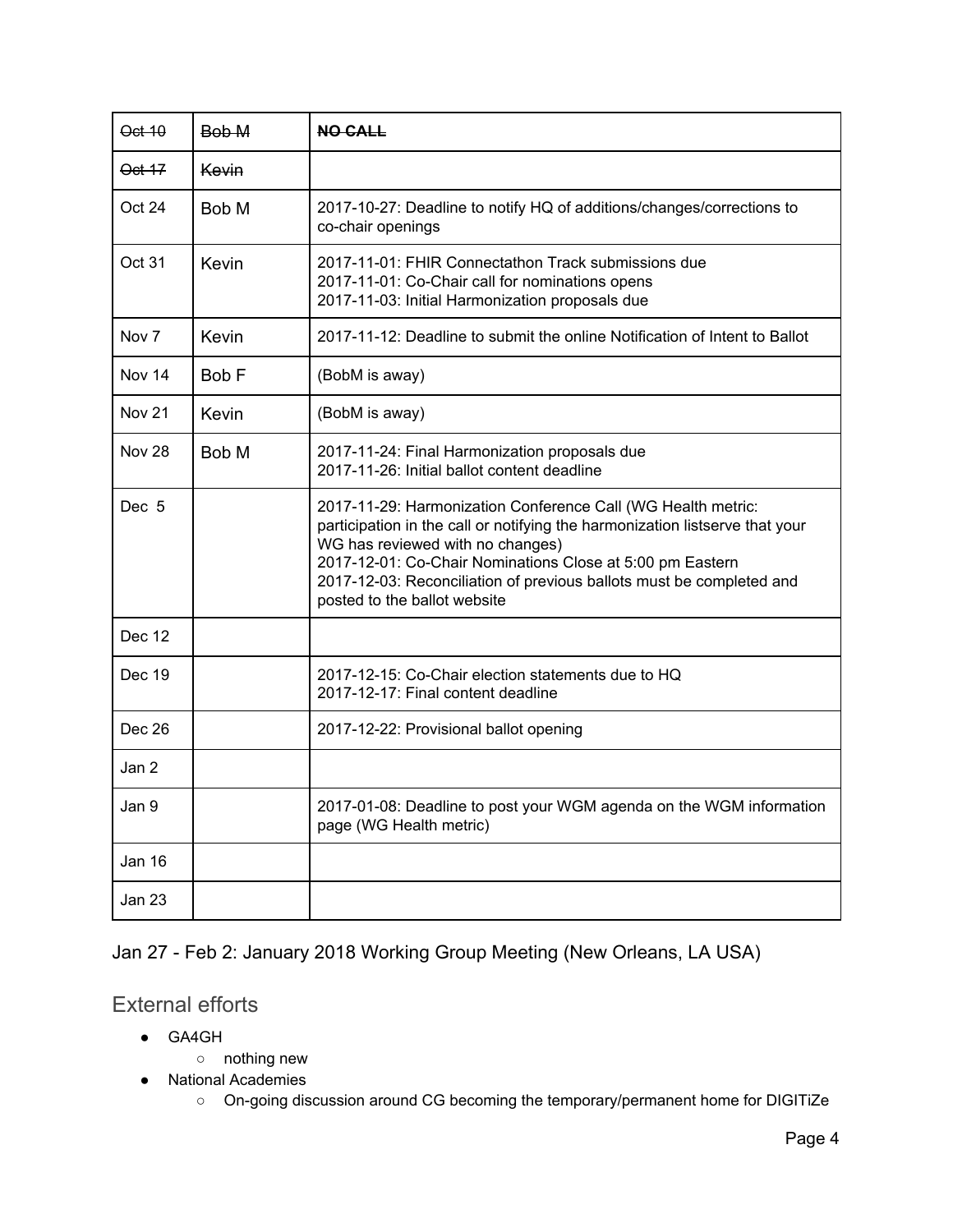- ClinGen/ClinVar
	- o nothing new
- Variant Modelling Collaboration (**VMC**)
	- nothing new

### <span id="page-4-0"></span>Subgroup reports

- IM (Bob F)
	- [https://docs.google.com/document/d/18sVxZdAeA98ok5hdGwmmVxVinTq\\_vAT9B-Z8GI](https://docs.google.com/document/d/18sVxZdAeA98ok5hdGwmmVxVinTq_vAT9B-Z8GIAyRiM/edit) [AyRiM/edit](https://docs.google.com/document/d/18sVxZdAeA98ok5hdGwmmVxVinTq_vAT9B-Z8GIAyRiM/edit)
	- Bob F trying to find a local resource to help manage IM subgroup. None yet, but may have options, still working on it.
- FHIR (Gil)
	- [https://docs.google.com/document/d/1FGCQRtxJKyHhnC1uB\\_t4sJZ9yXbLMGOqPXHPr](https://docs.google.com/document/d/1FGCQRtxJKyHhnC1uB_t4sJZ9yXbLMGOqPXHPr5tSLLQ/edit#heading=h.nts1cfujf9t5) [5tSLLQ/edit#heading=h.nts1cfujf9t5](https://docs.google.com/document/d/1FGCQRtxJKyHhnC1uB_t4sJZ9yXbLMGOqPXHPr5tSLLQ/edit#heading=h.nts1cfujf9t5)
	- Kevin P will co-chair next FHIR subgroup mtg
	- Bret H needs access to gforge, requested a login, hasn't gotten it yet
	- Kevin P will send out doc summarizing gforge issues

# Topic 1: Connectathon tracks

Current track proposals:

[http://wiki.hl7.org/index.php?title=Category:201801\\_FHIR\\_Connectathon\\_Track\\_Proposals](http://wiki.hl7.org/index.php?title=Category:201801_FHIR_Connectathon_Track_Proposals)

Our proposals:

- PGx CDS Track
	- Leader: Bob Dolin
	- Details: [https://docs.google.com/document/d/1VqPrf6aaOB8RhSbAq2JYDxZYbD](https://docs.google.com/document/d/1VqPrf6aaOB8RhSbAq2JYDxZYbDm-RT9DxA0u6-RxYo0/edit?usp=sharing) [m-RT9DxA0u6-RxYo0/edit?usp=sharing](https://docs.google.com/document/d/1VqPrf6aaOB8RhSbAq2JYDxZYbDm-RT9DxA0u6-RxYo0/edit?usp=sharing)
	- Vote from last FHIR subgroup meeting:
		- Approve the PGx CDS service use case as its own track for the next Connectathon - Lead is Bob D
			- Motion to accept: Bret H
			- Second: Bob M
			- Abstain: None
			- Nays: None
			- Yea: Andrea, Bob Dolin, Shennon, Clem, Xin, David, Usha, Amnon, Joel, Fan
	- Bob D sent inquiry to find out interest
		- Kevin P
		- persion from Terminology Services
		- JD Nolen